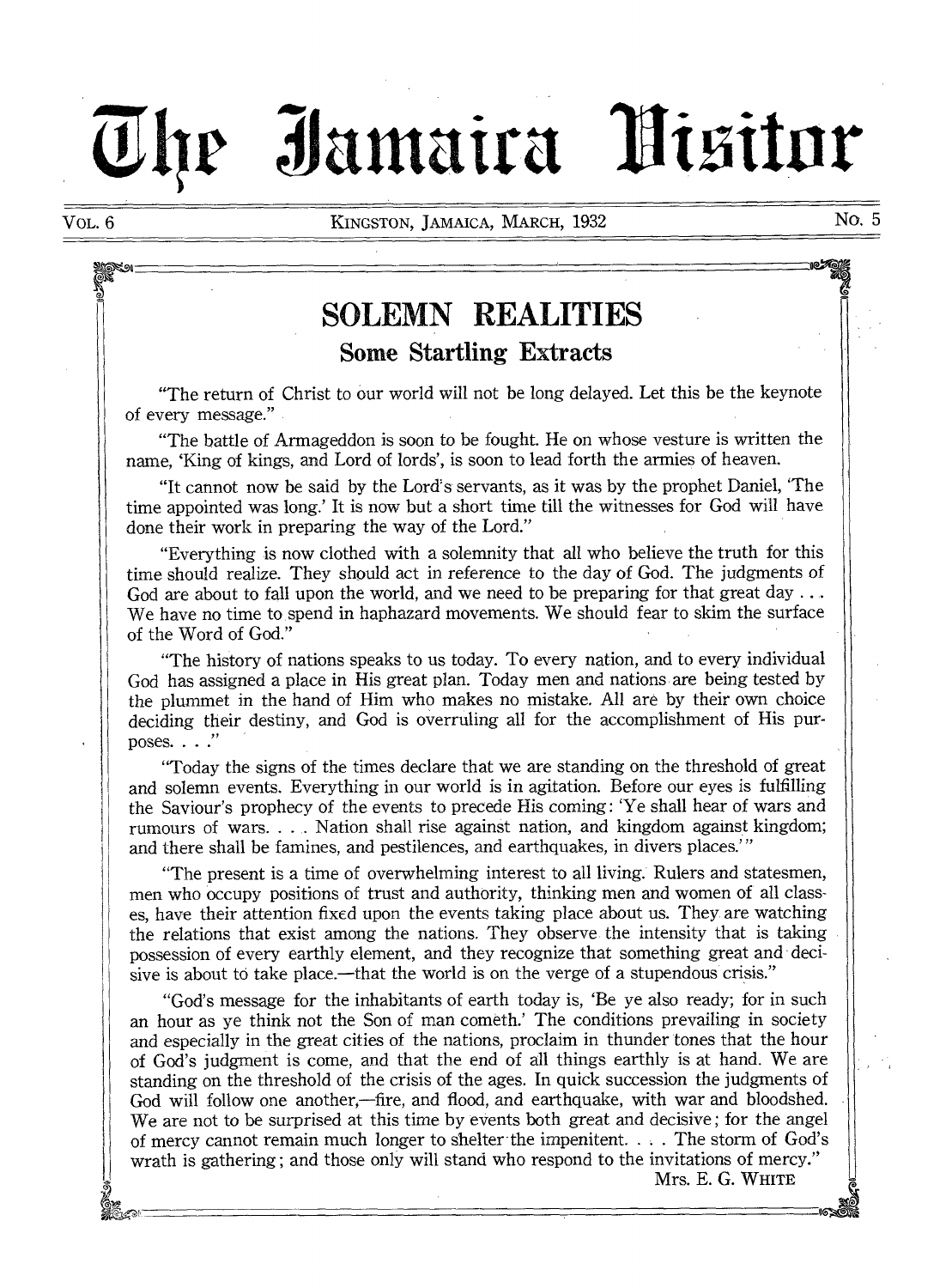#### 2 THE JAMAICA VISITOR

#### **THE BIBLE STUDY**

#### **OUR RELATION TO THE QUESTION OF TIME.**

- 1. Q. What does a wise man study and observe ?
- A. Ecc. 8: 5. Time.
- 2. Q. Is life regulated by Time?
- A. Ecc. 3 : 1-8. There is a time for everything.

NOTE: The whole universal activity is governed by Time. The sun's rising and setting, the seasons, the days and years, the privilege of prayer, of study, of rest. There is a time to play with our children; and a time to be in the House of God. A wise man lives and acts to time. Promptness is the spring of activity. Tardiness, the "wet blanket" that stifles progress. A tardy person stamps himself with unreliability, instability, and disability. A prompt man can be distinguished by his gait, his uprightness, his integrity.

- 3. Q. What are we exhorted to do with our lost time?
- A. Ephesians 5: 16. Redeem it. As we would say, "Make it up."
- 4. Q. What emphasizes the importance of this?
- A. Ephesians 5: 16. The existing evil.
- 5. Q. What other reason does Paul give?
- A. I Cor. 7: 29. The shortness of our opportunity.
- 6. Q. What fault was found in the Athenians and strangers ?
- A. Acts 17: 21. They were ignorant of essential things of God, because they wasted their time in unprofitable and idle conversation and speculation. Many a girl has lured herself into sin's pathways by yielding to this habit. Let the word of the Master burn into our hearts, "Why stand ye here idle all the day ?"
- 7. Q. Is there a proper time for prayer?
- A. Psalm 69: 13. Surely.
- 8. Q. What is the proper time to pray?.
- A. Psalm 32 : 6. When in need, the soul knows that the Lord hears its prayer.
- 9. Q. What did the Psalmist ask the Lord to remember ?
- **A.** Psalm 89: 47. How short is our span of life-our opportunity.
- 10. Q. When should our children yield their hearts to Jesus?
- A. Ece. 12: 1. In the days of their youth.
- 11. Q. What is this time called in the Bible ?
- A. 2 Cor. 6: 2. The "accepted" timetime to be saved.
- 12. Q. What does the Lord call this time ? A. Ezek. 16: 8. A "Time of love."

NOTE : This touching text represents

a young person whose love is maturing, and affections are going out into wider circles than the home and its influences and companions. At that time, Satan would detract the affections, and turn them into sinful pastimes and among unholy companions. Right then, the Lord steps in and asks for the youthful love to be given to Him and His Kingdom. If the soul yields to the Lord, then He covers their sinful life with the garment of His righteousness, makes a covenant, with the child, as in Deut. 26: 17-19,  $\cdots$  and adorns them with the ornaments of His grace (vss. 9-13) and prepares them for His eternal Kingdom. Wonderful condescension ! Marvellous love ! And how appropriate the time!

- Q. When we have grown spiritually cold and Wayward, what is it time to do?
- A. Hos, 10: 12. It is then time to seek the Lord.
- Q. How shall we seek him?
- A. Hosea 14: 1-4. By returning to Him, and asking him to forgive and receive us. We should also persist in seeking Him until we are assured that He has heard us. Jer. 20: 13.
- Q. Why should we watch and pray?
- Mark 13: 33. Because we do not know, what time we may cease to have opportunity.

#### **A YEAR OF PROGRESS.**

The past year, 1931, has been a year of cheering progress in the work of the Lord in our Island field. I am especially pleased with the good work done in the Jamaica conference. It is reported that five hundred and eight persons were baptized in this conference during the year. That is indeed a splendid record. We welcome these new ones to our fellowship. Haiti baptized about two hundred persons, and Santo Domingo, about one hundred and fifty; so it is evident that when all the reports are gathered, the Antillian Union will show over one thousand baptisms for the year. To each one whose name contributes to the list, we extend a most cordial welcome and extend the right hand of fellowship in the truth and message for our time.

Not only are we glad for this splendid increase of members, but also for the many other evidences of God's blessing that call for gratitude and thanksgiving. Not only numercially is the Lord blessing, but spiritually and financially. While we are passing through a time of great finantial depression in all the world the work of the Lord marches triumphantly forward. Gripping the world as it does, it has affected our income, especially the appropriations which we receive annually from the General Conference, which have had to be greatly reduced. In this we share with the rest of the world, and it has been necessary to reduce the workers' wages ; and it is a source of great satisfaction to see the willing spirit of sacrifice that our workers have manifested. All are willing to accept the reduction of wage rather than to have associate workers cut off from the work entirely. Not only has it been necessary to make a reduction in wages, but also the travelling and other expenses incident to the carrying forward of the work. Every economy and conservation possible must be made by all the workers, for it is impossible for the conference administration to make expenditures in excess of its income. There are two sources of income for the direct support of the work in the regular operations of the conference. First, the tithe from the membership of the conference; and, second, the appropriations received from the General Conference. Beyond the receipts from these sources the local administration is not permitted to go in expenditures. It is well, therefore, for all the members to understand that the conference administration is forced to plan its work in harmony with the available resources.

I am personally very pleased for the good spirit of harmony and co-operation among the 'Workers and people of the Jamaica conference in entering heartily and fully into the effort of conservation. We believe that the entire membership of the conference will render unto the Lord a faithful tithe that the work may be carried forward with as little embarrassment as possible in these times of very great stress, for it is indeed a time of great perplexity when the income of our people in all the world has so reduced their tithe and the possibility of making as large offerings as in past years, so that the General' Conference finds itself short by hundreds of thousands of dollars of its income.

This is a great perplexity to the brethren at the head of our work, who are very anxious and greatly burdened that the work should be carried forward in as strong a way as possible in all the earth, so that the message of preparation for the coming of Christ may be hastened to all lands.

"And this gospel of the kingdom shall be preached in all the world for a witness unto all nations ; and then shall the end come.", How assuring these words from Jesus! Do we long for His coming to put an end to the reign of sin, sorrow, suffering, and death? Then let us do all possible to hasten the message to all peoples of all the earth that the glad day may be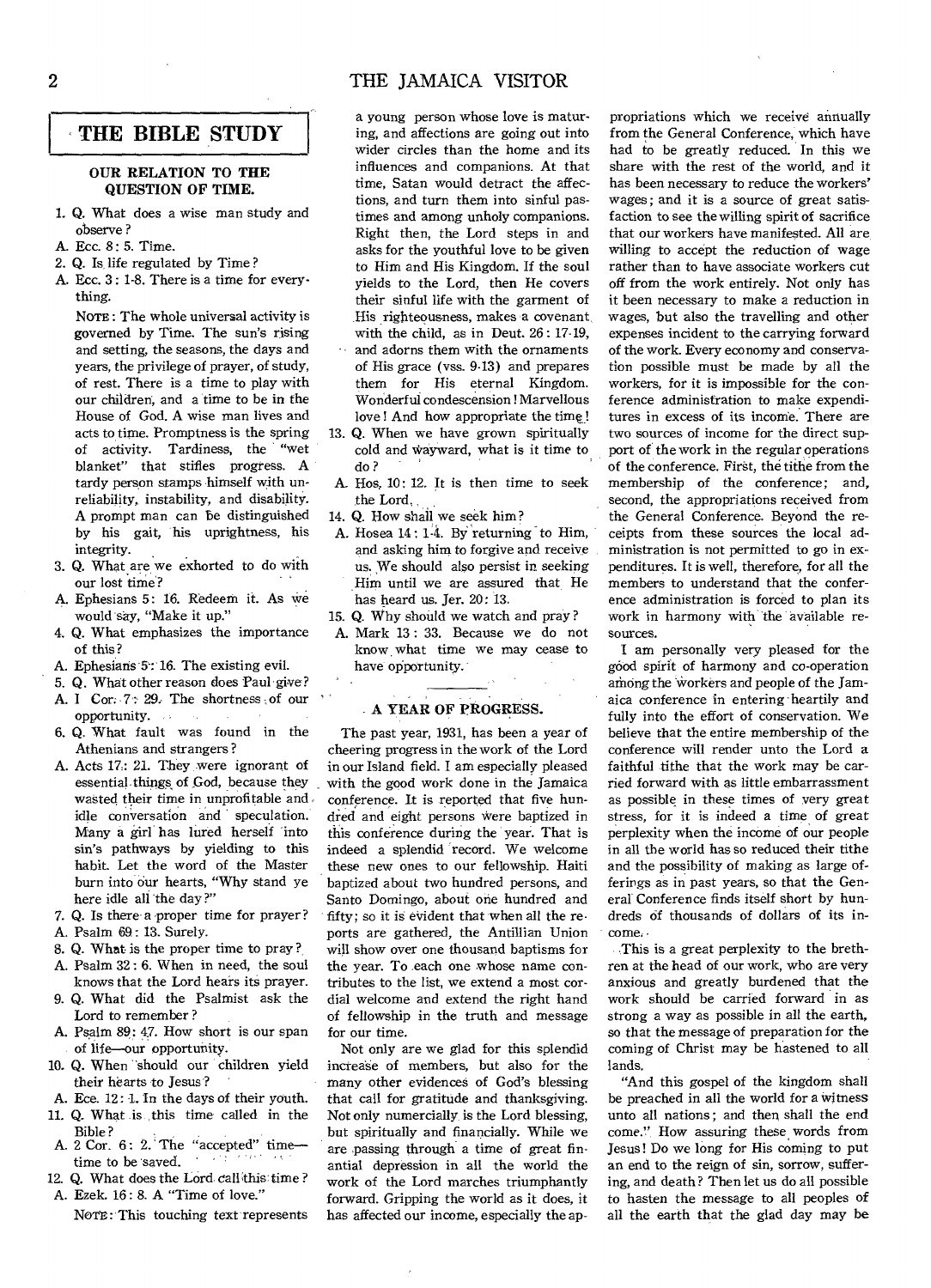speedily hastened.

At the Workers' meetings, and a meeting of the Conference Commitee recently held, definite plans were laid for a greater soul winning compaign in 1932 than ever before. The ministers will give more of their time to evangelistic work, holding as many series of meetings as possible for the bringing in of new members. This will necessitate the churches getting on with less help from their ministers that they may devote more of their time to preaching the gospel. The General Conference is calling upon our ministry and other workers to enter into this campaign for a greater evangelism in all the world that the message may be more quickly preached and the membership of our churches greatly increased. I am sure that all our people will respond with a hearty "Amen," to this programme and be willing to do with less ministerial help, where such meetings can not be held immediately that others may have the opportunity of hearing the blessed truth for these last days. We appeal also to all our dear people to enter as fully as possible into this soul winning work by their personal endeavours in every line of missionary work. Much can be done by every believer in sowing the seed of truth among relatives and neighbours and thus help to rapidly advance the message. Let all work and pray for this noble and blessed endeavour to win many souls to the light of the truth during 1932.

A. R. OGDEN, *Supt. Antillian Union Mission.* 

#### CARD OF THANKS.

I wish for myself and children to express our sincere and heartfelt appreciation for the many kindly and sympathetic expressions that have come to us from churches and individuals in this time of our great sorrow in the loss of my dear wife.

While it was impossible for me to have been with my dear companion during her last sickness of but two short days duration, it was satisfying that our three children were with her, and with the best medical skill and with the help of kind friends, did all possible to minister to their dear and loving mother.

#### A. R. OGDEN.

#### "LET IT BE, WHEN THOU HEAR-EST THE SOUND, THEN THOU SHALT BESTIR THYSELF"

These words were spoken to David when he was warring with the Philistines. In the driving out of those nations from Palestine, David did not feel that it was by his might or strength that the task would be done, but that it was a work that the Lord was doing for His people. Before he undertook the least of his campaigns he "enquired of the Lord." Yet he had a part to act. When he saw the Lord break forth on his enemies, he was to *bestir himself.* The Lord had said to him in answer to his enquiry, that when he would see the "going in the raps of the mulberry trees," that that was a sign for him to bestir himself. That is, when he saw the Lord working with power, then he was to cooperate with the Lord in the work, of driving out. the enemy. It seems in the plan of the Lord, in his work here on the earth, that He wishes to use humanity in the carrying out of His purposes. He might do the work alone, or He might use angels to carry out His plans, but He chooses weak humanity, when they are humble, to accomplish His mighty acts. When David did as the Lord directed, and bestirred himself when he saw the Lord working, a great victory was won.

It seems to me that there is a great lesson in this experience for us in our work for today. We as a people have been looking for the time when the Loud Cry of the message would come—when the latter rain would fall in mighty power and thousands would respond to the invitation to come and prepare for the "Coming of the Lord." A time when the sick would be healed, and other miracles would be wrought. A time when prayer would be seen among God's people as was manifested before the day of Pentecost. A time when doors would be thrown open on every hand for the proclamation of the truth, and hearts would be convicted by the power of the Holy Spirit. A time when hundreds and thousands would be visiting the people and opening before them the word of God. Now the question, Have we not reached that time? Can we not see the going forth of the Lord in a more mighty power than we have seen in the past? And if so, is it not time for US to *bestir ourselves?* 

In a letter just received from America it tells of 8,000 more souls being won for the Lord during the 3rd quarter of the last year than in any 3rd quarter before in North America. At our last Division meeting we heard of wonderful ways in which the Lord was breaking forth in many places. From one tabernacle effort in British Guiana nearly 500 have signed the covenant to keep all the commandments of God, and they have baptisms planned for every Sabbath for more than six weeks to come. Their church will not accommodate one-half of the people who desire to attend. In Trinidad nearly 300 were won for the Lord last year. In Barbados nearly the same number were baptized. These were largely won to the truth by the laity. In the Colombia-Yenezuela Union most remarkable experiences were reported. In Mexico a wonderful lay men's movement is in progress in one of the states. At the beginning of the year there were some two or three hundred believers, now they report more than seven hundred. We could recount such experiences in all parts of this great field. God is at work, brethren. Is not this a call to us now as missionary workers to bestir ourselves? While the Lord is working in such marvelous ways, should we not literally do that which the servant of the Lord said she saw the church doing when "hundreds and thousands were seen visiting families and opening before them the word of God ?" *Let it be,* when thou, hearest the sound, then thou shalt bestir thyself.

L. V. FINSTER.

#### THOSE GOALS AND SOULS.

At the beginning of this quarter it may be wise to consider a little about the above subject. It is a live matter, and there are differing angles and varying viewpoints from which it may be examined. Much has been said and written about the question as if to suggest that ,setting goals is inimical to soul winning.

But goals are heaven born. The Sermon on the Mount presents many goals. Every sinner if he would be saved must get his life between those two gate-posts the Lord designates as "Strait." The builder must aim for rock for his foundation, the prophet must, present his goal credentials by reaching up to good fruit bearing. The Bible is full of goals which the Lord set for Himself to reach. The 2,300 days holds the Lord down to specific goals which He had to reach on many specific dates; and when we consider that nations and peoples and tongues were all involved, it was no small undertaking. But the Lord always reached His goal in the way and at the time He set it. Even the Coming of our Lord at the first and second advents are timed events—goals for the Lord to reach in His control of human and universal affairs.

Truth to tell, if one makes a goal, he makes plans by which to reach it. Paul set his task to reach the prize of his high calling. His life reveals an indomitable determination that nothing should divert him. He did not beat the air, neither did he consult with his own or any one else's flesh and blood. He says "I therefore so run not as uncertainly ; so fight I, not as one that beateth the air." I Cor. 9 : 24-27. Before was his goal, and to that he bent his whole time and strength to achieve. This was no haphazard method. Goals create enthusiasm, they demand unceasing energy. They awaken to action every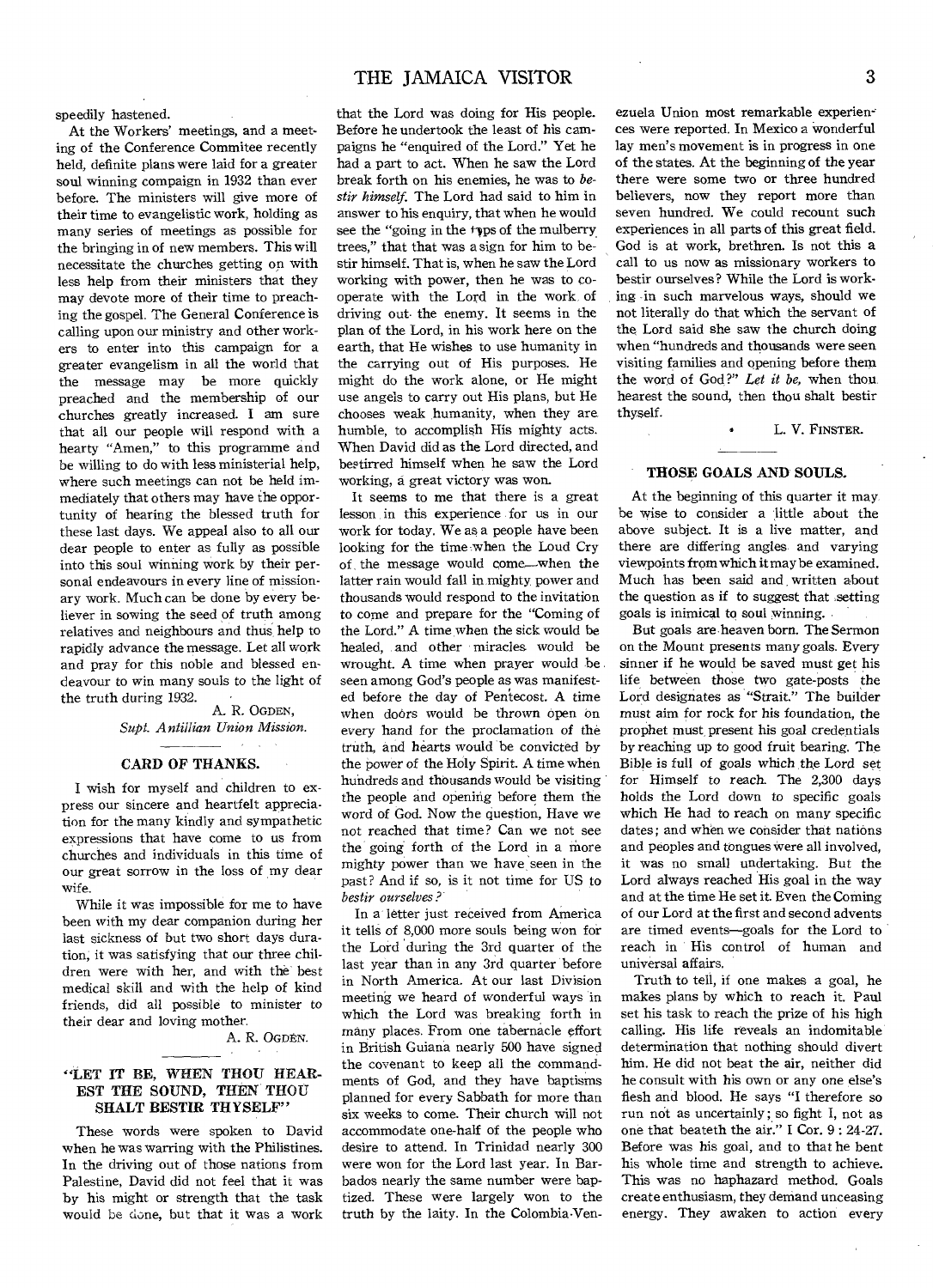resource of genius, consecration, and strength which a desire to win can stimulate. They provide the sinews of success and the tonic of indomitable determination.

In the work of the Master, Goal-winning is Soul-winning. The goal-less worker is a soul-less laggard. Like the hollow reed from the marshy swamp, there is nothing to prevent its snapping off its duty with the feeble breezes of doubt and discouragement. John Knox said, "Give me Scotland, or I die!" Then he worked to win his goal, and won it.

Dear fellow-worker, set your goal, strive in God's strength and heaven's energy to reach it, and you will find that goals win souls.

En.

## News **from the Field.**

Those who read the reports of the recent meeeting of the I. A. D. Committee may have noticed the inspiring goals set for our M. V. and church members generally. As one of this division's largest fields Jamaica should advance beyond the response of other fields. Instead, it appears that we are very far behind, both in numbers taking the reading courses, as well as in reporting. Goals are not difficult to reach, and they take less time than many imagine. The editor of this paper has read all the courses for 1931 and has received certificates for work reported. It required but a few minutes each day in otherwise busy time. Nothing uplifts one more than good reading. If only fifteen minutes morning and evening is used, it can be done. Try it!

#### Many cannot afford to buy the books, perhaps. But by forming a band in each church, and appointing a suitable leader, several can subscribe for one book, at a

time until the course is obtained, read them together, and then report. That is a good way to spend an hour each sabbath day.

The Prince of Wales recently gathered ten thousand young men and, women together to talk about the times in which we are living. He made a strong appeal to the youth of the British Empire to rally to the flag and to helpful ministry to the needy. There was pathos in his doleful warning that the depression is not merely a "grin and bear it" for a few months, but requires that we "enlist for duration"

Could not the same words be used to apply to the needed rally to the flag of Zion ? Not for a few days or months, but for eternal duration ? If we should consecrate our material realities to the advance of an earthly empire, should we not much more put our shoulder under the burden and lift for the finishing of the work of God ?

What a picture presented itself in a recent British daily paper: a long line of people standing in cold and rain on a

winter day, patiently awaiting their turn to pay their taxes (not yet due) to help the empire tide over the depression ! The line was over two miles long. That truly is loyalty. A similar scene featuring Seventh-day Adventists lining up at the treasurer's office to pay their undue tithes and offerings to help the Cause of God tide over the present crisis would startle the world. But why not? The Prince of eternal peace and salvation appeals to men and women, and young' people, to remember their Creator. Remember His need, His claims, His love. Remember that when you receive money your tithe' is His, and if you honour Him with the firstfruits of your increase, your barns will be filled with plenty. Let our young people that are evading their responsibility to give to the Lord His own, remember their Creator, and the older people too !

A recent visit to our College at Mandeville impressed us with the steady progress to be seen on every turn. Professor Shafer remarked that he had never seen a new term open with greater ease and promptitude. It was an admirable scene to witness the students occupying the seats in the Chapel, the girls in their "middies," and the young men in their spic-and-spans, all intent upon laying a good, foundation for future achievements.

The choir won many laurels of praise in musical display, and the string-saw band touched the musical spot in every heart. Brother "B." with his skillful staff attracted us to the sheet-metal department, but there was no time to talk, except to say "We are full up with work." The humming-bird engine purred away while the intermingling chimes of the saw and the plane bade us not disturb the busy wood-workers who were hard at it.

The printery, cramped and piled up, with a passage  $8\frac{1}{4}$  inches wide to keep out the chairman of the Board—for it certainly could not let him in-and a staff too busy to know that anyone was watching them, and with work for a month ahead, was a very great attraction. The VisrroR was finished by the 25th of the month, and the workers from Professor Rathbun down, were all so happy. Brother Colin smiled, and all the rest joined in.

The new bakery looks promising, and Professor Parchment stalks the land as if he had just built Babylon. You have only got to say the word "profit," and he shows that he knows it by heart, for he is always making it. But as we asked about his problems, his face sobered a bit, and he exclaimed something like this. "You see our problem is this: we have a  $£300$ building to finish, with only £200 to build it with." All we could suggest was that he appeal to Miss Morgan the college mathematician to find the solution. It was no use asking the treasurer! As a kind of opiate we retired to the dining room, where Sister Peake regaled us with samples of the bread, and the viands of the kitchen, and we forgot the problems.

But what a wonderful institution that college is! Last year over £1500 was devoted to the help of students earning their way through school. Is it any wonder that the public hold high opinions of the work done there? Yet—and we must emphasize this—we should have three hundred students there. The present staff of teachers could as easily teach larger classes. Why not every family plan to get their youth up "on the hill" to school?

January 12 was a happy day for the children of the Riversdale Sabbath school. With their parents they spent the day at the home of Pastor and Mrs. H. Fletcher. Refreshments and games intermingled, the children taking full advantage of the swing, the ball-games, and other frolic. Pastor and Mrs. Fletcher showed a great interest in the children and did much to make the day enjoyable. We feel that it is a duty as well as a privilege to make the children happy, not forgetting that all work and no play makes Jack a dull boy.

#### GERALD RENNALLS.

Appointments spelled with a "dis" were prominent in the early days of the first month of this year. A Ministerial and Workers' Institute was planned for the 15th to 21st of this month. Of visiting Brethren we were to have Pastors I. H. Evans, A. R. Ogden, and J. R. McWilliam. Pastor Finster was also to join us from Balboa, and the programme was anticipated with eager interest by hundreds of our own members and the citizens of Kingston. However, the date for their arrival brought the vessel in which they were to sail, but minus the Pastors! Then came a letter asking us to meet four students, which we did, only, like Nebuchadnezzar when he looked in the . fire for three men and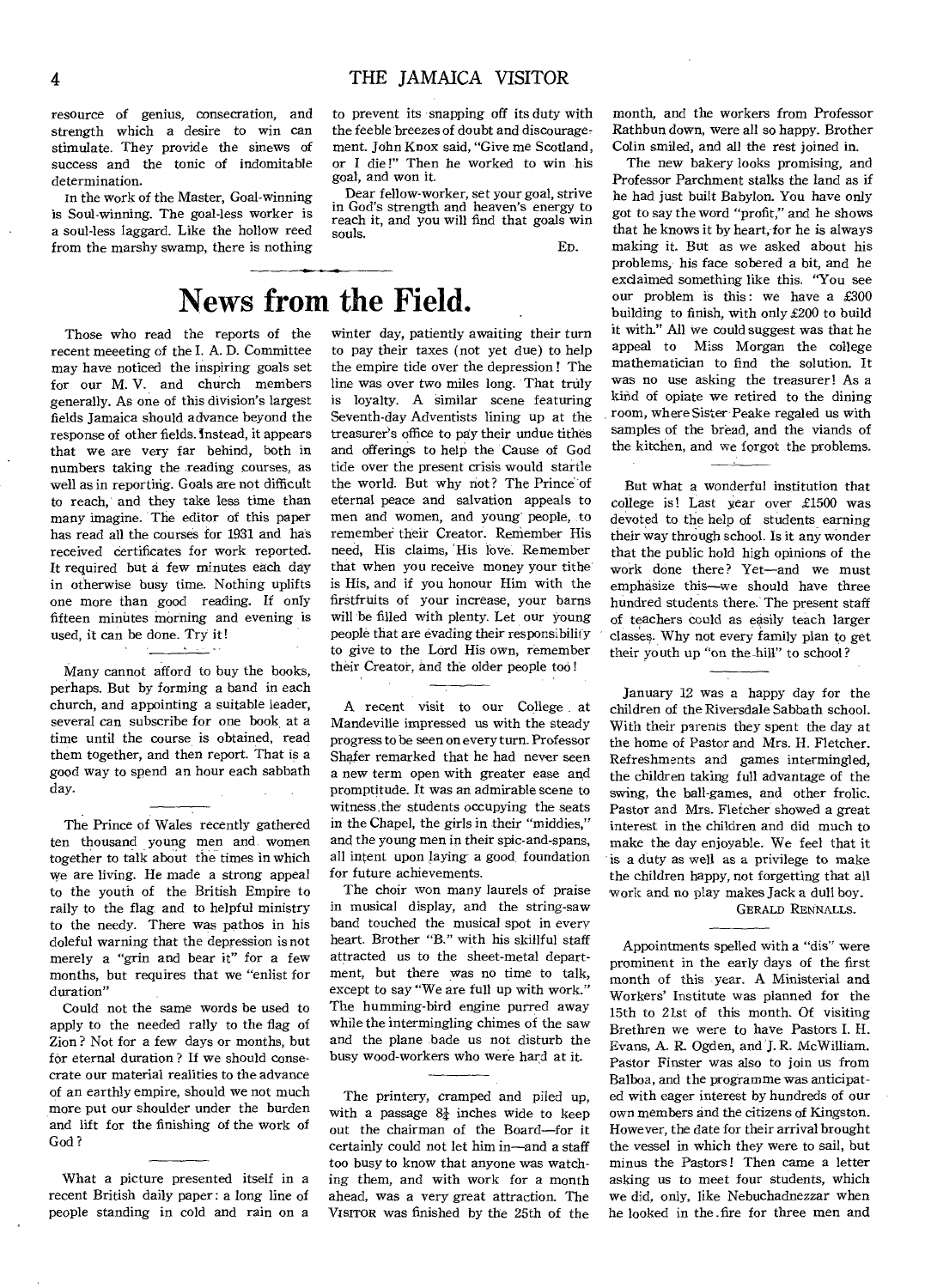saw four, we looked on the ship and espied five! Four students, and Pastor L. V. Finster. Next came a cable informing us that the other visitors were unable to secure passage. Pastor I. H. Evans returned to the States, and Pastors Ogden and McWilliam arrived only on the 28th, after the meetings were over.

We will not endeavor to feature the measure of the general disappointment that was felt by our people and the public in not having Pastor Evans with us ; and we hear that he also was in the same difficulty. We sincerely hope that when he makes atonement for the misfortune, he will come over and stay twice as long.

We were very glad to welcome the four students, who soon completed their journey to the school. They are from Panama, and we wish them success. As for Pastor Finster, as we looked at him, we could not resist the feeling that he is big enough in his heart and experience to fill the place of the three who did not come. We put him to the test, and every meeting he took us by storm. When talking to the public, he held his audiences. When speaking to the crowds that swarmed into the North St. Church, he made the times pass too quickly. At the Institute, he led us through green pastures of Bible truth, and unfolded the wisdom of our great movement with continued attraction. The days were given to hard study of workers' problems, and we all felt that it was good to be there, and now laity-activities is becoming epidemic.

Two days following the Institute were used for a Home Missionary convention. The churches from far around . were represented, and a goodly number gathered to study methods and plans by which the work of God may be hastened on to completion. Pastor Meeker and the President assisted in these meetings, and when they were over, the general sentiment expressed was filled with joy and satisfaction. We praise the Lord for sustaining His servant in the heavy pull on his strength.

Immediately following the North St. Institute, the trio left for the College, where a similar H. M. Institute was held, which was as successful. Officers and members from the adjacent churches came in, and for two days a very profitable time was spent.

We need not take space to outline the programmes, as they are being repeated at many centers throughout the Island. But we will take space to praise the Lord for these uplifting and helpful men who come to us to help carry the burdens of the work.

At the minister's meeting, the following resolutions were unanimously passed :

1. In view of the urgent and pressing call of our denominational leaders to make the year 1932 a strong and outstanding evangelical year, we, the ministers and workers of the Jamaica Conference of Seventh-day Adventists do hereby respond, consecrating ourselves anew to the task of a special endeavour to reach a goal of 500 souls to be added by our own personal efforts, and baptized in 1932, in addition to those brought in by the laity, believing that the Lord will help us in this endeavour.

2. That we pledge ourselves while conducting an effort to stand by it until the new converts are fully established in the full faith, and are taking an active part in the usual activities of our Body.

3. That each minister who is not burdened with executive and departmental work, accept for his definite programme for 1932, the holding of at least three full series of meetings in places to be chosen in counsel with the executive committee, such meetings to commence respectively at the following approximate dates:

February 14, May 22, and September 25.

4. That to save expense of building and removing tabernacles, these meetings be held mostly in our church buildings, special consideration being given to churches that have buildings for worship, but are weak in number of members.

5. That where possible, the church members be encouraged to render such assistance as they can at these meetings, and that endeavours be made to meet the expenses connected with each course by nightly collections, and the sale of our literature to the congregations.

6. That in the Big Week and Harvest Ingathering Campaigns our ministers and workers take a lead, and that besides the regular goal required of each worker in the Big Week, they set an individual goal of £10 in the Harvest Ingathering Campaign, for the encouragment of the churches.

7. That we cordially and earnestly urge our churches to loyally hold together and co-operate in every way possible, by assisting in efforts where possible, and by abstaining from plans that would call a minister or worker from his effort; and also by taking part in the Lay Evangelistic movement of the church bands.

We are sure that these resolutions will bring such joy to our members and increase to our numbers that all will want to co-operate with that readiness that is so characteristic to the Jamaicans, that they will bring our nearly 4,000 members into a steady and united move to win Jamaica for the truth. We trust these resolutions will be carefully studied by all our members, especially the church officers. Then we should pray earnestly and continuously for the reaping of many converts.

Much is said to-day about the DEPRESSION. We ought to say less, because it is depressing to talk about depression. Why not change the word a little, and make it read WEPRESSON. This would leave a lasting impression that will gather joy for the redeemed the other side of Jordan. How is that? read it: We-Press-On. Then let us emphasize the syllables a bit like this—WE-press-on; we-PRESS-on ; we-press-ON. Just read it thus two or three times, and if you get a heart attack, find the remedy in the word, and put your own heart into it.

A remarkable response to the ten minute service plan was given at the North Street church on Sabbath, January 30. The building was packed with a very orderly congregation, which had shown much keen interest in the study of the rich young man who went away. The children did not return to the church at the close of the school, thus dispensing with an aged custom, as they observed the ten—minute time in the tabernacle. But Brother Hudson was quickly on the platform, and as the Sabbath school closed, marshalled his force of adjutants, who very quietly filled in the report blanks, Pastor Hutchinson giving encouragement to promptness. Thus, by concerted action, and united effort, our largest congregation had reported. We congratulate Brother Hudson and the North Street members on their precise and efficient endeavour to fall in line.

On the same day, Pastor Ogden gave a very touching account of his wife's demise, taking for his text, "The Blessed Hope." Every heart was moved with deepest sympathy as he related his recent experiences and made a heart appeal to all. The Obituary was read, written by Pastor J. E. Foulton for the funeral, which took place in California. Pastor L. L. Hutchinson called for the singing of "There is a Blessed Hope," and this was followed by words of comfort by the President.

Another phase of this service which added solemnity, was the special prayer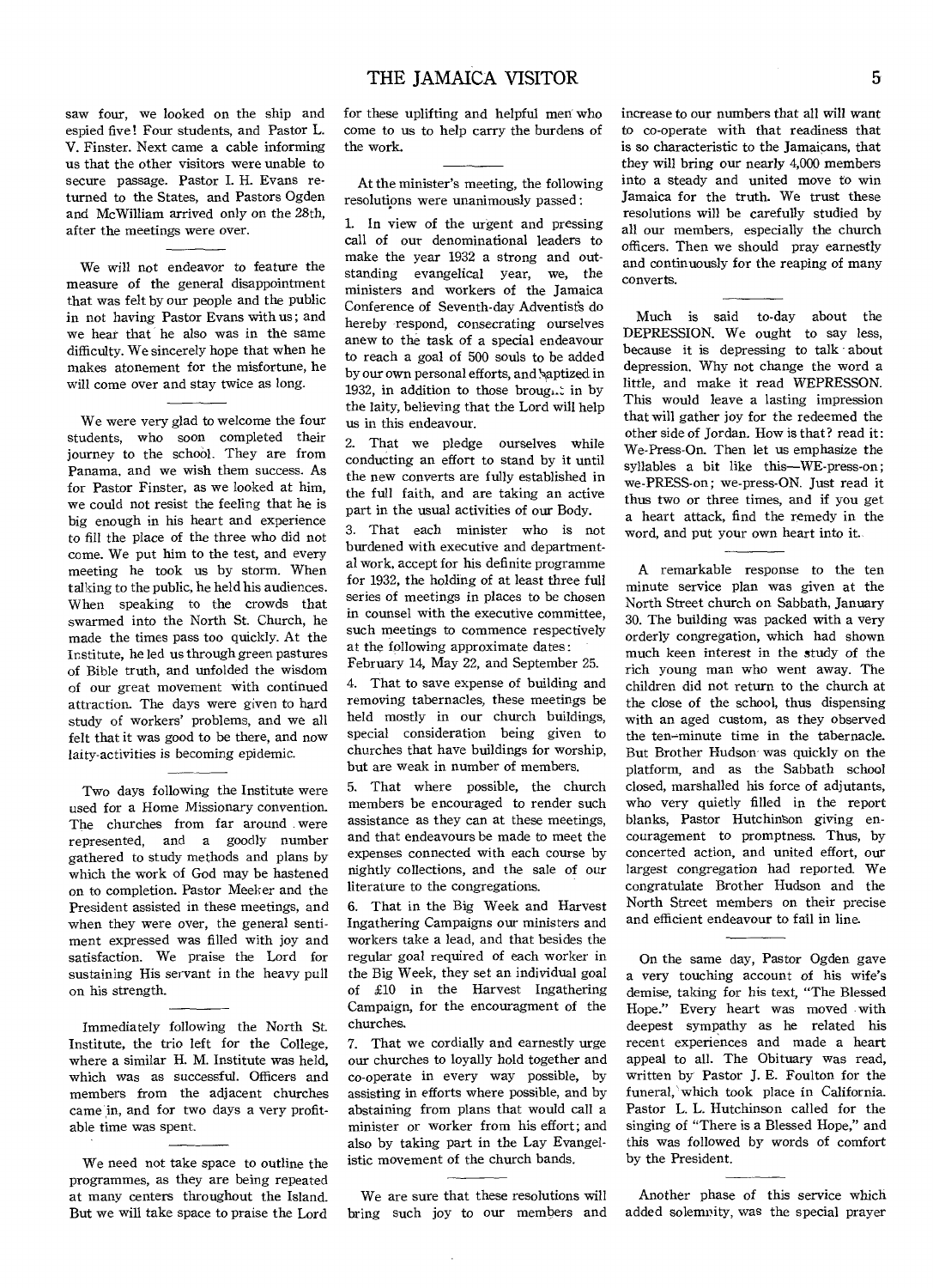offered in response to the call of a letter recently sent to all our churches. During this season, all the male officers of the church occupied a place on the lower rostrum. Prayer was offered by the President, Dr. Johnson, and Pastor L. L. Hutchinson.

The Jamaica Conference Committee met at Kingston; February 2 and 3. We were glad to have the counsel of Pastor A. R. Ogden. The agenda was a very heavy one, not for the number of items to be considered so much as their importance. But the splendid spirit of courage and co-operation manifested by all helped to push the business through.

The two great campaigns were fixed for this year—Big Week May 7-14; and Harvest Ingathering, August 7 to Sept. 30.

In view of the general depression that is felt extensively by our members throughout the Island; it was decided to postpone the consideration of date of our next Conference Session to a later time.

The disbursement of the Harvest Ingathering funds received very close consideration. The amount allowed to the several church schools was maintained at about the same standard as last year, and Montego Bay church school is added to the list, Miss Horthens Williamson being the teacher for 1932.  $\langle \mathbf{a}_{\alpha} \rangle_{\mathcal{C}} = \langle \mathbf{a}_{\alpha} \rangle$ 

All the, balance was divided among the church buildings as far as possible. Some may be, disappointed, but we .must patiently wait our turn, for there are so many requests that it is impossible to satisfy them all in one year. In agreeing to this plan, the Conference executive shouldered some heavy sacrifices, as some money is needed to supply urgent requirements in the office. We trust our brethren will appreciate the fact that the Harvest Ingathering funds available for the last three years have, been wholly devoted. to the, finishing or erection of church buildings, church schools, and, a little help to the College.

Just a word to our lay members as to how they can help the workers to concentrate upon their respective efforts. If a minister commences an effort February 14, it will be about May 14 before he can leave his ,interest to attend to other duties. The second effort will take the same length of time, and also the third. During the three periods, we ask the church members to abstain from programmes and other diversions that must involve the presence of a minister, yes, and even the marriages. The ministers will be able to visit some nearby churches perhaps certain Sabbath days. If there are items that are very urgent, possibly they can be attended to by the Conference executive and departmental brethren.

One thing to be avoided is hurried appointments. If it is desired that the President or other office worker should attend some special need, let everyone remember that with so many churches and companies it is necessary to have our plans laid quite a long way ahead. Then, in case some appointment has already been made, they should be given the privilege of appointing the definite date. So please keep us informed and give us time. We will endeavor to attend to needs as far as possible. In any case, Leaders should counsel with their Superintendents. By careful planning and organized endeavour we can cut down many expenses for travel etc., and erase the word depression from our budget expense account. Do not forget that which ever ,way it goes, it costs about £4 for every one hundred miles from Kingston and if the same ground has to be covered many times, our expense allowance will soon be exhausted. We can make money by saving it.

Bird's Hill church was en fete January 31, when a very large gathering assembled to the dedicatory service of their churchbuilding. The service was a combined programme, in' which Brother Albert Shaw outlined the history of the church, which covers over 26 years. The present building is the third to be completed, the others having suffered destruction by hurricanes. The new building has been erected largely by the efforts of the members without aid, and is painted and attractive. Pastor A. R. Ogden preached the sermon, in Which he featured the growth and extent of the work of our denomination. Much interest was shown in this, especially by the friends that came to help us rejoice. The President offered the dedicatory prayer, and Pastor W. H. Randle welcomed ' the friends present. A good collection was taken up, and Brother Henry, the leader of the church at the present time, assisted.

The service was next changed into a well rendered programme, in which old and young entertained us with very select and choice exhibits which gave evidence of very careful and efficient training. Most of the items were recitations which contained a good moral, the little children leading our thoughts upward toward faith, loyalty, and confidence in God. The music, though without an instrument, was creditable, and the whole audience seemed well pleased. Now the church is considering how to enlarge the building to house the growing

interest all around. The new lay movement will doubtless solve the problem. The Lord will still help that faithful company at Bird's Hill.

Here's a telegram that thrilled us all with praise: "Success delivered £91. Delivery not over, money lodged in bank." This is from Brother B. A. Ricketts. In these times that is wonderful, and we extend to our dear Brother most hearty congratulations. In dollars this would be \$438.30. Hard work and stick-to-it won this victory and defied the hard times. Keep at it, Brother.

It was a sad experience to bid "farewell," to Pastor A. R. Ogden, as we parted on the deck of one of the great floating palaces that was to take him to Havana. He is at this writing on his way toward home, and we realize with sympathetic love the painful ordeal that awaits him when he steps over the home threshhold and sees for the first time the vacant place that has been so lovingly filled for 33 years by his now sleeping companion. We know' that the fond greeting of his children will pierce his heart, and together the wound sting of death will break upon' them afresh. But we pray that God will sustain them all, and sweeten the draught with the assurance of the Blessed Hope.

It was indeed a noble sacrifice which we heartily appreciate for Pastor Ogden to come here at such a time to assist us by his counsel. He came to find us all much perplexed as to the right way to meet the present situation. He did not leave us until the atmosphere cleared, and we thank him for his aid.

Among the items on the agenda for Sunday, February 21, was a service for the administration of baptism. The attendance was large; and the service in the church impressive. The President gave an address on the subject, showing the different viewpoints from which the subject of baptism should be considered—death to self and sin; a new life in which a change is real; marriage to Christ, in which we assume the name and character of our Lord; union with the Body of Christ, in which we accept all the responsibilities of church fellowship; and ambassadorship for God, in which we become His agents for the finishing of His work. The close of the sermon- was a brief exposition of Deut. 26: 16-19. Pastor A. C. Stockhausen then led fifteen candidates into the font which has been constructed in the church yard. Two were from Cornwall Baracks, six from Sherwood Forest, and seven from Port Antonio, and most all were the fruit of the labours of our faithful laity.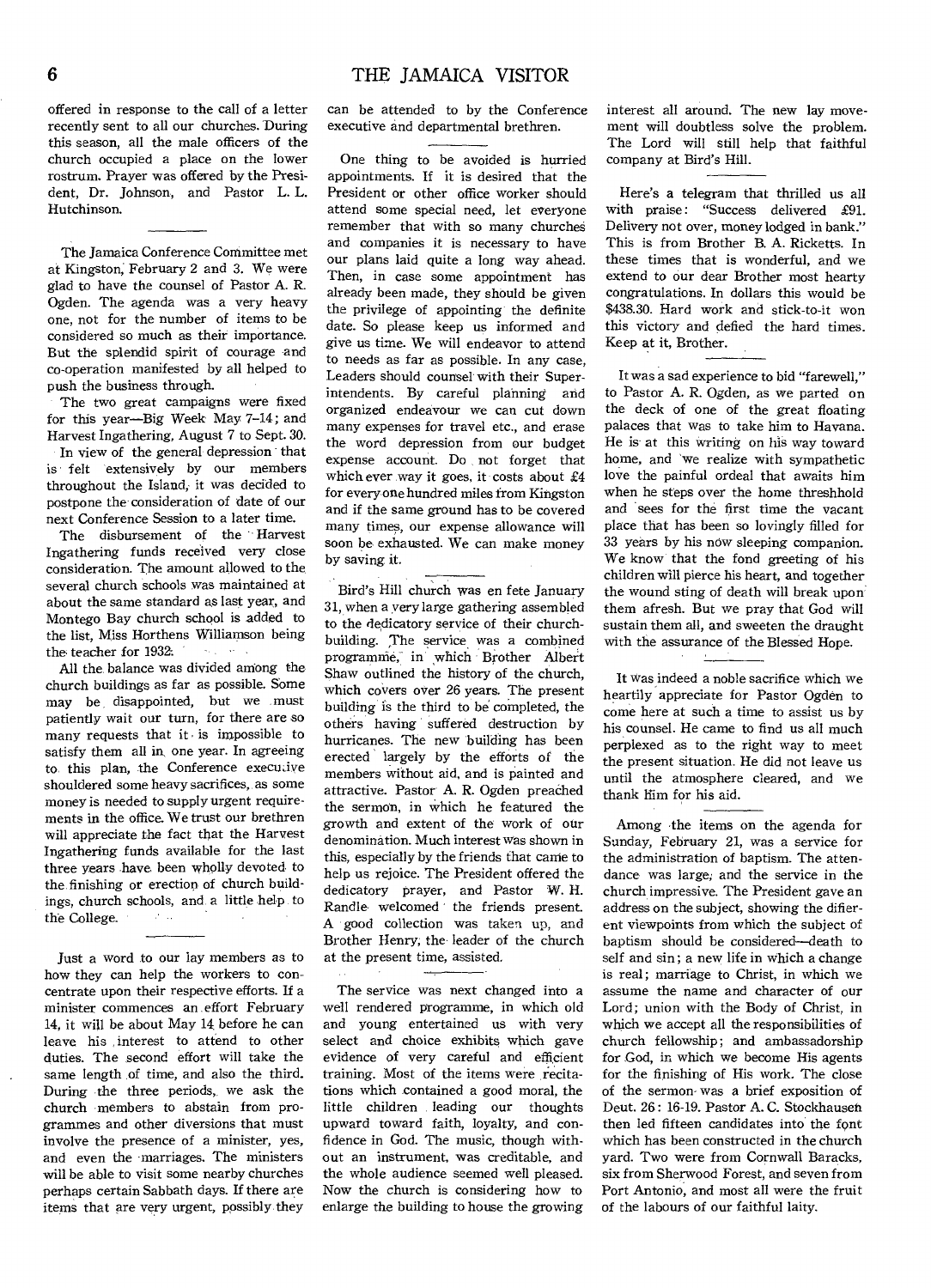## MISSIONARY VOLUNTEER WEEK, MARCH 19--26. **A Special Message To Our YOUTH In Jamaica.**

To Our Jamaica Young People, Greeting.

To-day you are all invited to take part in an earnest, heart-searching Week of Prayer. You will not be alone in this observance, but many thousands of the flower of earth's youth of every race andclime will meet you at the Throne of grace to seek a new and deeper experience in things spiritual.

Difficult times are rushing upon us with bewildering rapidity. We live in an atmosphere of pleasure, folly, sin, and God-forgetfulness. The abounding iniquity foretold by Jesus is causing many to stumble, and the world is rushing to its doom. The statements of Inspiration which you will find on the front page of the March VISITOR will impress you that our times demand that we possess a more than ordinary Christian fortitude, a devotion to God's cause and righteous principle, and a loyalty to His law, which are not common among men.

Recently we found in our magazine, *The Ministry,* a quotation from the pen of Sir Philip Gibbs, who says,

"Scientists of to-day, the wisest of them, are filled with great anxieties about the near future, and prophesy dark things, They are afraid of the powers they are putting into the hands of men. They have no great faith in man's intelligence or moral code. When they stare starkly ahead, many of them see a fiercer struggle for existence than has yet happened."

Many such statements have been made of late, and we may add one that was written by the Lord's servant many years ago in an old edition of the *Great Controversy—"The* season of distress and anguish before us will require a faith that can endure weariness, delay, and hunger. —a faith that will not faint, though severely tried. The period of probation is granted to all to prepare for that time."

From this it will be clear that every soul needs to make thorough preparation in order to successfully and victoriously meet this crisis upon which we have now entered. To impress this thought more fully, we quote again from this book : "It is often the case that trouble is greater in anticipation than in reality; but this is not true of the crisis before us. The most vivid presentation cannot reach the magnitude of the ordeal. And now, while the precious Saviour is making an atonement for us, we should seek to become perfect in Christ . . . None can neglect or defer this work but at the most fearful peril to their souls."

Already we have heard of some who

have become disheartened and discouraged. Not realizing their need of a shelter and through their lack of consecration they have lost happiness and buoyancy so characteristic of youth. Had they been prepared by seeking Jesus, and making Him a sare Friend, no crisis would mar their peace, no disappointment would have crushed their spirit. Of such the prophet Jeremiah asks, "If thou hast run with the footmen, and they have wearied thee, then how canst thou contend with horses? And if in the land of peace wherein thou trustedst, they wearied thee, then how wilt thou do in the swelling of Jordan?" Jer. 12: 5. Oh, how sad is the picture of one, who, having once enjoyed the blessing of salvation, goes into despair, and steps into the path of perdition!

Do not forget that the Lord has a place for you in the movings of His Spirit. His plan definitely includes YOU. Many of the old pioneer warriors are passing into the sleep they have earned, to rest from their labours. The youth of to-day must step into their places. There is no one else. Will you not in this Week of Prayer seek the enrichment of a new experience that will fit you to step into the vacancies on the battle-front? Listen to this: "Youthful talent, well organized and well trained, is needed in our churches." And again, "In order that the work may go forward in all its branches, God calls for youthful vigour, zeal, and courage. *He has chosen the youth to aid in the advancement of His cause."* 

When the prophets of old began to warn Israel of impending crises, mothers took their boys and girls, taught them the promises of God and their duty to Him, and prepared them to meet the temptations that would accompany future trials. Daniel's mother, for instance, devoted hours each day for months preparing him for the Babylonian captivity. In the test, we find him with a well anchored purpose to uphold the principles he had learned, in the face of death. Then we find him calling his chums to prayer. He had learned to do that years before. In the crisis he went to God and told Him all about it, and asked for help just as he used to do before the trial came. He never wavered in his confidence in God. He had learned before to trust Him and to be true when tested. Now by holding fast to his consecration, he stepped up and up until he practically ruled the world and enlightened it with the knowledge of the true God.

This story may yet be repeated in your life : "Many a lad of to-day, growing up as did Daniel in his Judean home, studying God's word and His works, and learning the lessons of faithful service, will yet stand in legislative assemblies, in halls of justice, or in royal courts, as a witness for the King of kings." *Education,* p. *262.* 

Do you not feel, dear soung friends, tha, the hour calls loudly to you to prepare for the future? Will you not in this Week of Prayer seek the Lord for a baptism of His Holy Spirit to fire you with new zeal, deeper consecration, and unblemished purity? We know it will take all your heart, your strength, your mind, and your soul; but these in your own hands will only mar your prospects, while in God's wonderful hands, they will become beautiful, and bring you and those whom you win for Jesus, untold happiness.

Praying the dear Lord to visit you with His saving grace, I am your sincere brother in Christ,

HERBERT J. EDMED.



When we realize how rapidly we are hastening on to the Great Harvest day, it gives us pleasure to find our Sabbath Schools, notwithstanding the depression, increasing their gifts so that workers may be sent with this gospel of the kingdom to all the world. The past two quarters show an increase over the first half of 1931, and had we done as well the first two quarters, we would compare very favourably with 1930, but we show a little decrease in the year's offerings. We trust that in 1932 we will continue to progress as we have done the last half year for if ever there was a time our Sabbath schools needed to "Lift" it is now. Our Sabbath schools throughout the world have for many years provided half of all the means that have been expended on our missionary enterprises and we must keep up this record. What joy will be theirs to see in the Sabbath School of the Hereafter thousands saved as the result of their gifts!

It is well to set a financial goal for the school, and if the officers will lead out in an enthusiastic way to reach it, we are sure new life and devotion will be the members' experience. Sister J. A. Reid, wife of Pastor Reid, who is superintendent of our Regent St. school this year writes very encouragingly on this point. She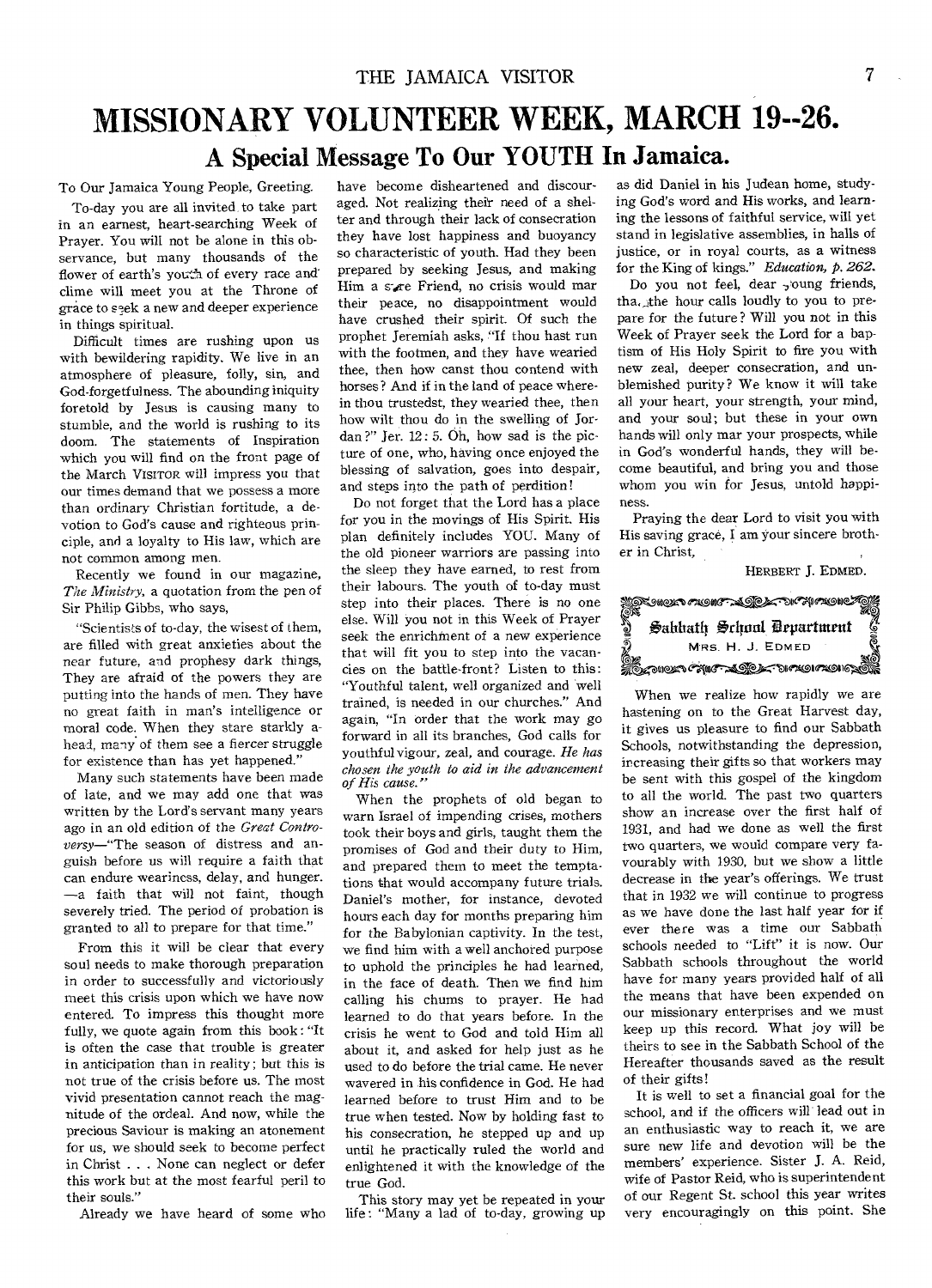says, "We set a goal at the first of the year and 1 am glad to say we have reached the mark every week and over. We had such an interesting day Sabbath last, that at the social meeting almost every one expressed how that the Spirit of the Lord had been in the place from the time Sabbath school began.

The financial goal set for the Sabbath schools in the Inter-American Division for 1932 is an average of 3d. per church member each week instead of  $3\frac{3}{2}d$ , as in the past. Now that the goal is reduced ; do not reduce your gifts, for, remember it is an *average* of 3d. Some cannot reach it, but others can do more, so let each one give as the Lord has prospered him.

Our Investment offering for the past quarter is the best on record since this fund was started in Jamaica for any one quarter, being \$145.60. We are glad our Sabbath school members are taking hold so nicely of this easy means of raising our gifts to missions.

Our Birthday offerings have also increased as will be seen from the comparative table below. These are sacredly set apart for new work and new workers in the Mission-fields. Our shortage comes in the Regular offerings and the Thirteenth Sabbath. As the overflow of this offering goes to a special field to supply a special need, let every Sabbath school make the Thirteenth Sabbath a very special day by" giving a Spedial offering. We fear that some of our schools have lost sight of the fact that there is anything special about the day. The Goal set for this day by, the Inter-American.Division is an average of one shilling for each church member. If every, one will give as he is able, we, should reach this goal.

The Daily Study and Perfect Attendance goals have been reached by a larger number of our members as the comparative table will show.

#### Sabbath Schools and Membership

|                              | <b>SCHOOLS</b>    |                  | MEMBERSHIP |  |  |  |
|------------------------------|-------------------|------------------|------------|--|--|--|
| 1931                         | 105               |                  | 4555       |  |  |  |
| 1930                         |                   | 95               | 4243       |  |  |  |
| Mission Offerings.           |                   |                  |            |  |  |  |
|                              | 12 Sabs.          |                  | 13th.      |  |  |  |
| 1931                         | \$3595.99         |                  | \$1219.60  |  |  |  |
|                              | B. Day            | Inv. Fnd.        | Total      |  |  |  |
| 1931                         | \$59.51           | \$316.49         | \$4815.39  |  |  |  |
|                              | 12 Sabs.<br>13th. |                  |            |  |  |  |
| 1930                         | \$3768.97         |                  | \$1462.26  |  |  |  |
|                              |                   | B. Day Inv. Fnd. | . Total    |  |  |  |
| 1930                         | \$38.84           | \$233.67         | \$5231.23  |  |  |  |
| Honour Cards and Book Marks. |                   |                  |            |  |  |  |
|                              | Cards             |                  | BOOKMARKS  |  |  |  |

| 1931 | 2931 | 274                                   |
|------|------|---------------------------------------|
| 1930 | 2427 | -234                                  |
|      |      | Of the 271 Bookmarks sent out for the |

year, 66 for the second year, 28 for the third year, 7 for the fourth and fifth, and and one for the sixth, seventh, and eighth years.

Besides those mentioned in our issue last month, the following have attained to a five year's perfect record :

North St. Kingston, Mrs. R. Rubey, Mrs. M. Knibbs, Mrs. Allison.

Spanish Town, Mr. C. W. Gibson, Ocho Rios, Mr. W. A. Stevens.

Regent St., Mr. C. E. Law.

March Town, Miss A. W. Sangster.

This Department offers its hearty congratulations to all these and extends its best wishes for a continuation of these splendid records.



#### HOW A COLPORTEUR ESCAPED PRISON

A colporteur was arrested and brought before the Judge. He was sentenced to go to prison so many days or pay a fine. The colporteur said, "I will go to prison." But the priests and the government men did not want to put him in prison for fear he would influence those who were there. They said, "If we put him in prison, he will carry on his propaganda there, and the first thing we know all 'the prisoners will begin to believe as he does." Then they turned to the colporteur and said, "If you have no money, to pay you are a free man, because we will not put you in prison." So the colporteur was free to go about his work again.

FIELD SECRETARY SAKNIT.

#### NIGHT WORK

Roger Babson, an eminent business authority, makes this observation-"From  $8:00$  A. M. to  $5:00$  P. M. most people are employed, but from  $5:00$  P.M. to  $8:00$ A. M. they are customers." Secretary. Fleming of Greater New, York writes : "The colporteurs who have tried out evening work *find it the best time* to work. This is particularly true. among the foreigners. Their women are reluctant to buy without consulting their husbands. In the foreign section we find that from 4 : 00 P. M. to 9 : 30 or 10: 00 P. M. is the best time to make calls. One colporteur working evenings has practically doubled his sales. He also finds it easier to secure advance payments. This method is particularly successful in families where the man and wife are employed."

From the *Pith. Dept. Digest.* 

Of the 271 Bookmarks sent out for the Good news come from our dear Colpor-<br>past year, 160 received them for the first teurs this month. Bro. Ricketts' delivery teurs this month. Bro. Ricketts' delivery

has increased since we sent in the MS for this month, and is now over £120. That is over \$600. Brother Nation has been out with Brother Harold Fletcher, and has secured £34 worth of orders in a few days. Bravo, lads, keep the ball rolling. Who says we cannot earn a scholarship these days!

#### Colporteur Report

January, 1932.

| <b>NAME</b>     | <b>HOURS</b> | <b>SALES</b>       | DELIVERIES |
|-----------------|--------------|--------------------|------------|
| Dawkins. A.     | 47           | 23.18.0            |            |
| Destoe, K.      | 43           | 12, 7, 9           | 17.5.9     |
| Edwards, J. N.  | 25           | 20.0.0             |            |
| Fletcher, H. H. |              |                    | 20.0.0     |
| Haig. A. R.     |              |                    | 8.0.0      |
| Hurst, B. E.    |              |                    | 9.0.0      |
| Miller, H. G.   | 53           | 32.19.9            | 4.14.9     |
| Reid, E. C. H.  |              | 2.12.0             | 2.10.0     |
| Ricketts, B. A. | 92           | 78.13.3            | 11.3       |
| Ricketts, C.    | 39           | 13.3.0             |            |
| Robinson, A.    | 330          | $(6 \text{ mos.})$ | 57.5.6     |
| Spence, A.      | 26           | 19.5.6             |            |
| Wallace, R.     | 96           | 41.15.0            | 2.4.0      |
| 13              | 751          | £244.14.3          | £121.11.3  |
|                 |              |                    |            |



#### NEWS NOTES

The first six-week period of the' 1932 school year is now in the past. Examinations are over and on the whole all did well. The average grade is much higher than last year, which speaks well for the industry and effort of our student body.

We are indeed thankful for the way the Lord has blessed us in our industries during the past year. Each department was kept busy the entire year. Just now the printing and wood products departments are nearly overwhelmed with work. The printery is booking more orders now per week than it did per month a few months back. If no more orders came in for a whole month they would still have work.

Orders for furniture are also pouring in, more orders being booked now' than we have had at any one time during the past year and a half.

Our bakery also continues to run at full capacity. We shall be very thankful when we get into our new building.

January and February are usually slow months for the Sheet Metal department and this year is no exception. They have not been without work as yet, neither have they been especially crowded. Their work will probably pick up as we approach the rainy season.

We are certainly thankful for these departments and for their progress, as they are a source of education as well as a means of financial aid to the students.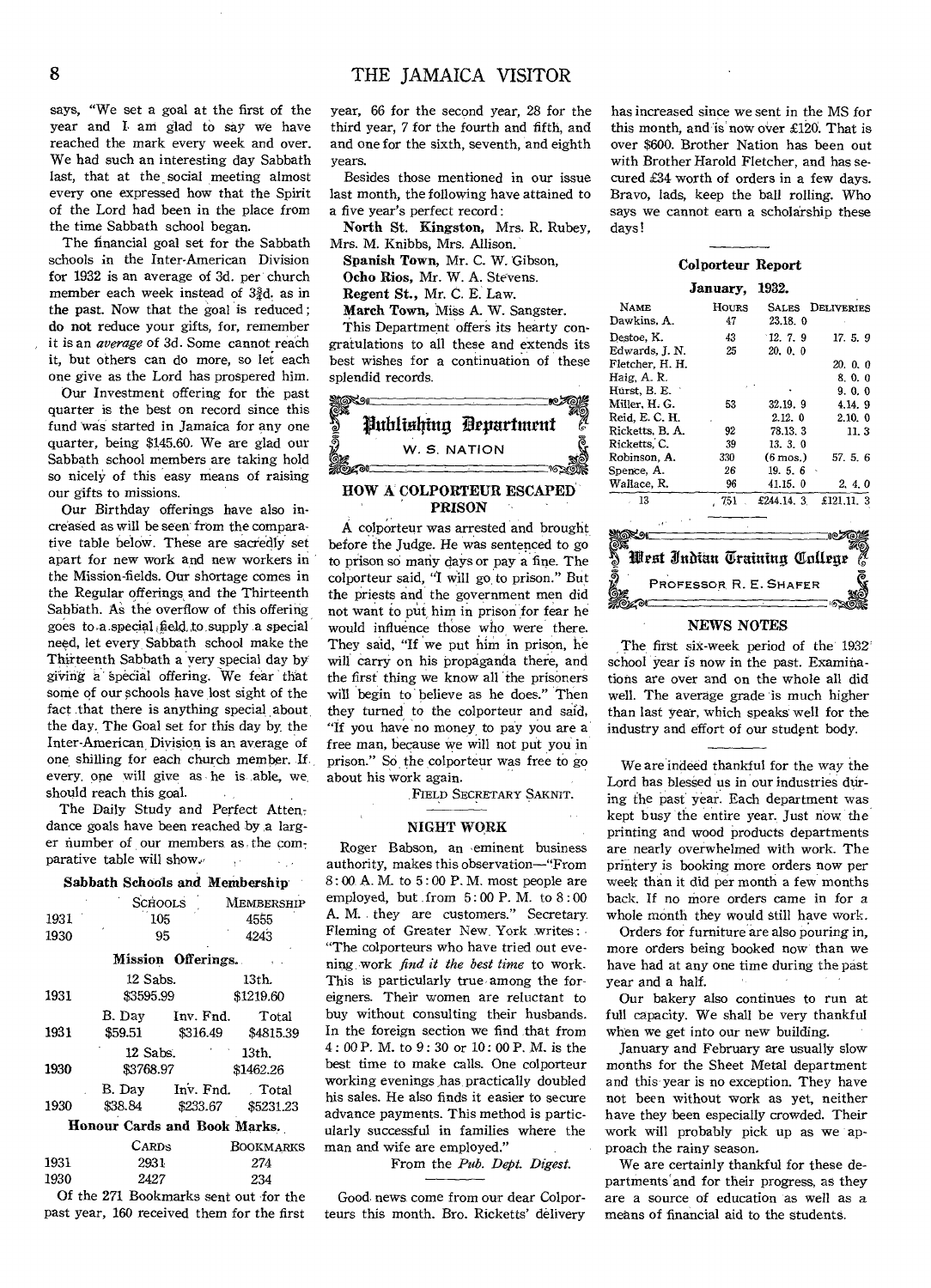All but three of the boarding students enrolled this year are working a part of their way in these departments. Several are working their entire way.

At the time of writing the Week of Prayer for the school has just begun. We are very fortunate in having Pastors Finster and Edmed with us for the week, with Pastor Finster leading out in the studies. We are very thankful that Pastor' Finster could remain with us for the week as he has had much experience in our schools and with our young people. We feel sure that the Lord will bless his efforts here as in other places, and that the Week of Prayer will prove a real blessing to all. A very wholesome spirit is manifest on the part of the students which is conducive to the Holy Spirit in our hearts. R. E. SHAFER.

One of the early Saturday nights of the school year was devoted to the re-organization of the clubs. The officers elected for the school year 1932 are as follows:—

EXCELSIOR CLUB (Young Men) C. A. Pitter, President, V. S. Bent, Vice-President, Earl Fletcher, Secretary, Thomas Galliano, Asst. Secretary,

Ralph Galliano, Sergeant-at-Arms, B. R. Hamilton, Treasurer. PHILMELODIC CLUB (Young Ladies) Miss V. Ebanks, President,

Miss L. Wilson, Vice-President,

Miss T. Smith, Secretary-Treasurer,

Miss M. Willis, Asst. Secretary-Treasurer.

Saturday night, February 6, while the young ladies were busy washing dishes ready for supper, the Entertainment Committee, assisted by a number of young men, was occupied in re-arranging the chapel as a parlour with a number of homelike touches, and soon after supper all gathered there to enjoy the program provided by the Faculty. Each Faculty member had a part, and judging by the hearty applause, every item was thoroughly enjoyed by the students.

We are glad for the interest being manifested by our more advanced students in the new College Courses being offered. At the present time we have six students taking college work. Our latest recruit is Mr. U. E. Morgan, who graduated from twelfth grade in 1930, and after spending some time in conference and colporteur work has now returned to continue his studies.<br>E. M. EDMED. E. M. EDMED.

## Young People's Page

#### TRANSLATING WHILE DYING.

There are many sides to the question of the value of the dear old Bible. It is so cheap and generally possessed to-day that we are apt to forget what it has cost to give it to us. Usually, it is the costly things that we value most. But too often, we forget that this most priceless treasure which the Lord has made it possible for even the poorest to have was placed in our hands at the cost of much suffering, and even life itself, yet is treated with neglect and carelessness that almost amounts to irreverence, if not blasphemy.

We hesitate to take up the Bible Year and the Morning Watch, often because we do not prize the opportunity as we should. But the stories of what men suffered to give us God's Book in our own tongue should inspire us to greater love for its contents. Men have suffered persecution and even death for their endeavours to give us the Bible.

It was an evening when the shades of night were fast falling in more senses than one, that the venerable monk of Jarrow—the famous Baede, or Bede—was struggling bravely against physical pain, infirmity, and exhaustion. Death dews were fast gathering upon his furrowed brow; and he lay propped up in his hard bed dictating the Gospel of John from the Latin to the English tongue. Around his bed were gathered a number of fair Saxon youth who had learned to love and respect their teacher, whose vast store of knowledge and sweet disposition had made him the idol of the university. He was the most famous scholar of his day, and could have gone down to his grave with national laurels and honour had he so desired. But he cherished an overmastering desire to give us the Word of God in our own language, and the threats of a fast approaching death did not deter him.

His limbs were swelling fast, and his laboured breathing threatened to thwart him. His frail body scarcely stood the strain of the position. But in his resting moments he reflected upon the sufferings of Jesus, and the cost of his salvation, as his heart swelled with new vitality and thanksgiving. The angels of light stood by and sustained the noble saint as he would call his scribe to his side to take down the translation.

At last the writer exclaimed, "There remains but one chapter!" Tears blinded the youthful eyes, so that it was hard to write, as he said, " It seems very hard for you to speak."

But Bede replied softly, "Nay, it is easy, take up thy pen and write quickly."

Verse by verse poured from the lips of the dying saint. The scribe found it difficult to write as fast as the words were given. Listen! He has translated the Lord's last interview with Peter and the touching dialouge of John 20. Now, verse 24 was written down. Hoping to cheer the old man, the youth exclaimed with quivering lips, "And now, Father, only one sentence remains ;" and the closing sentence was soon completed. The task was done. "It is finished, Master," whispered the scribe again. "Ay it is finished; lift me up and place me by the window of my cell, where I have so often prayed to my God," said the dying man.

Loving, yet trembling hands, lifted the feeble form carefully, and the closing of a great life was marked by moving lips, unheard as they committed one of God's great benefactors to rest.

Yes, Bede was dead. But his last and greatest work lives on. He wrought it for us in the burning fires of suffering—do we value it? Do we appreciate it ? Do we love it? And will Bede meet us among the trophies of grace when the saved walk the



### HER PARENTS.

A big tent had been put up under the trees in a shady plat of land down Blank Street. Hand bills were sent out inviting the people to the meetings, and when they began, a goodly congregation attended to hear what the preacher had to say. He had a large motto over the desk, with the words, "Behold He cometh," in very bold letters, and the children had gathered the green and flowers and helped in preparing the tent.

A number of musical people offered to, help with the music, and the singing was made very lively with the little band a cornet, two violins, one double bass, and one cello.

There were some lovely mottos hung around the walls, and when the tent was full it looked very comfy and pretty. On the front seat, which no one seemed to want there sat one lone little girl. She was about ten years of age; and when the chart showing all the wonderful things